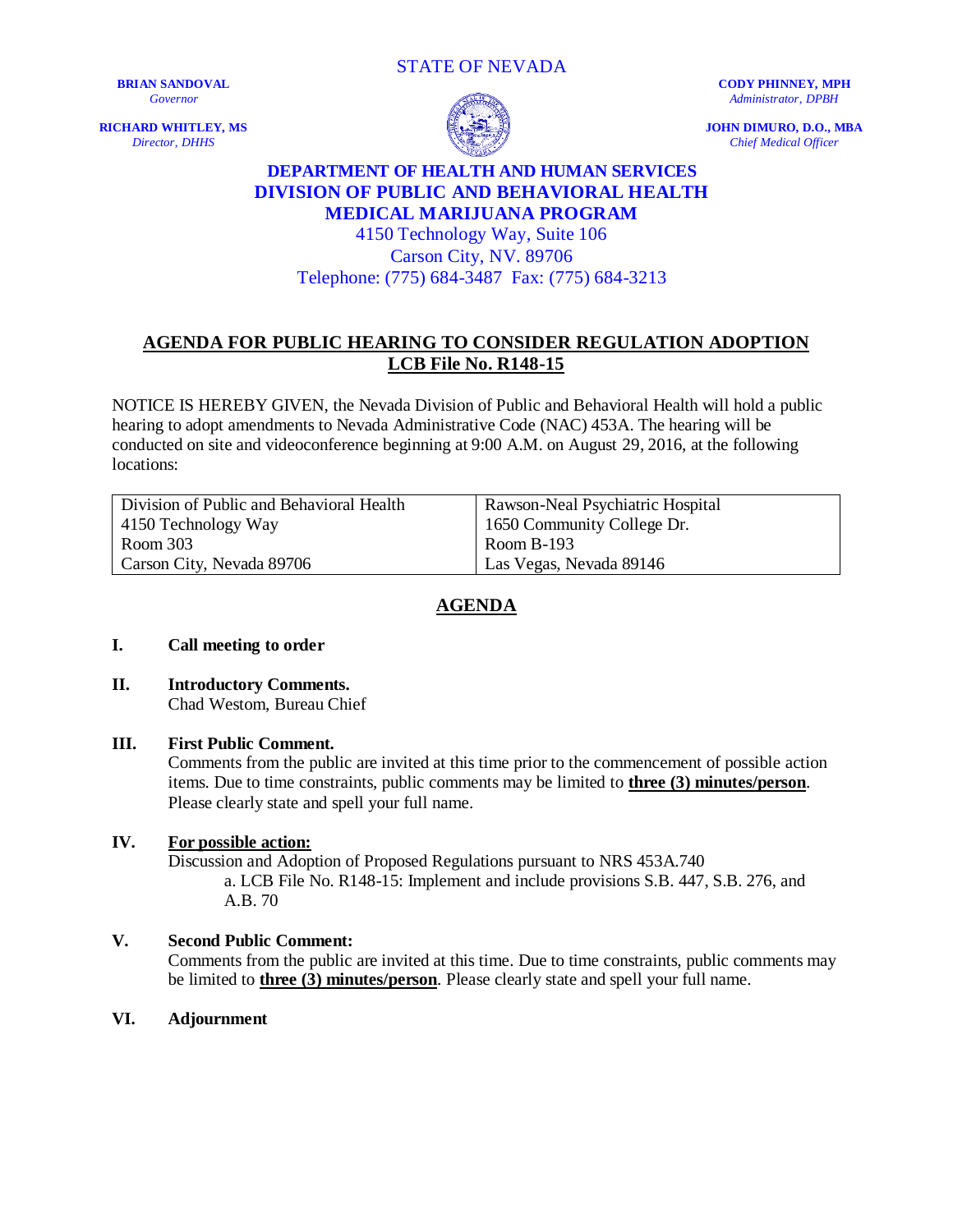**Note:** Agenda items may be taken out-of-order, items may be combined for consideration; and items may be pulled or removed from the agenda at any time. Public comment may be taken on individual agenda items and may be limited to three minutes per speaker. No vote may be taken upon a matter raised under public comment until the matter itself has been specifically included on an agenda as an item upon which action may be taken. (NRS 241.020)

Members of the public may make oral comments at this meeting. Persons wishing to submit written testimony or documentary evidence may submit the material to Marilyn Gray, Division of Public and Behavioral Health:

> Division of Public and Behavioral Health 4150 Technology Way, Suite 106 Carson City, NV 89706 Phone: (775) 684-3487 Email[: medicalmarijuana@health.nv.gov](mailto:medicalmarijuana@health.nv.gov)

A copy of the notice has been posted at the following locations:

- 1. Division of Public and Behavioral Health, 4150 Technology Way, First Floor Lobby, Carson City
- 2. Nevada State Library and Archives, 100 Stewart Street, Carson City
- 3. Emergency Medical Systems, 1020 Ruby Vista Drive, Ste. 102, Elko
- 4. Washoe County District Health Department, Ninth and Wells Street, Reno'
- 5. Rawson-Neal Psychiatric Hospital, 1650 Community College Drive, Las Vegas
- 6. Nevada Early Intervention Services, 3811 W. Charleston Blvd. Ste. 112, Las Vegas

A copy of the proposed regulations information can be found on-line by going to: http://dpbh.nv.gov/Reg/MME/MME - Home/

Copies may be obtained in person, by mail, or calling (775) 684-5925.

900 North Roop Street 553 South Main Street Carson City, NV 89702 Fallon, NV 89406

Clark County District Library Douglas County Library 833 Las Vegas Boulevard North 1625 Library Lane Las Vegas, NV 89101 Minden, NV 89423

210 South Monroe Street 280 South Water Street Eureka, NV 89316-0283 Henderson, NV 89105

Carson City Library Churchill County Library

Elko County Library Esmeralda County Library 720 Court Street Corner of Crook and 4<sup>th</sup> Street Elko, NV 89801 Goldfield, NV 89013-0484

Eureka Branch Library Henderson District Public Library